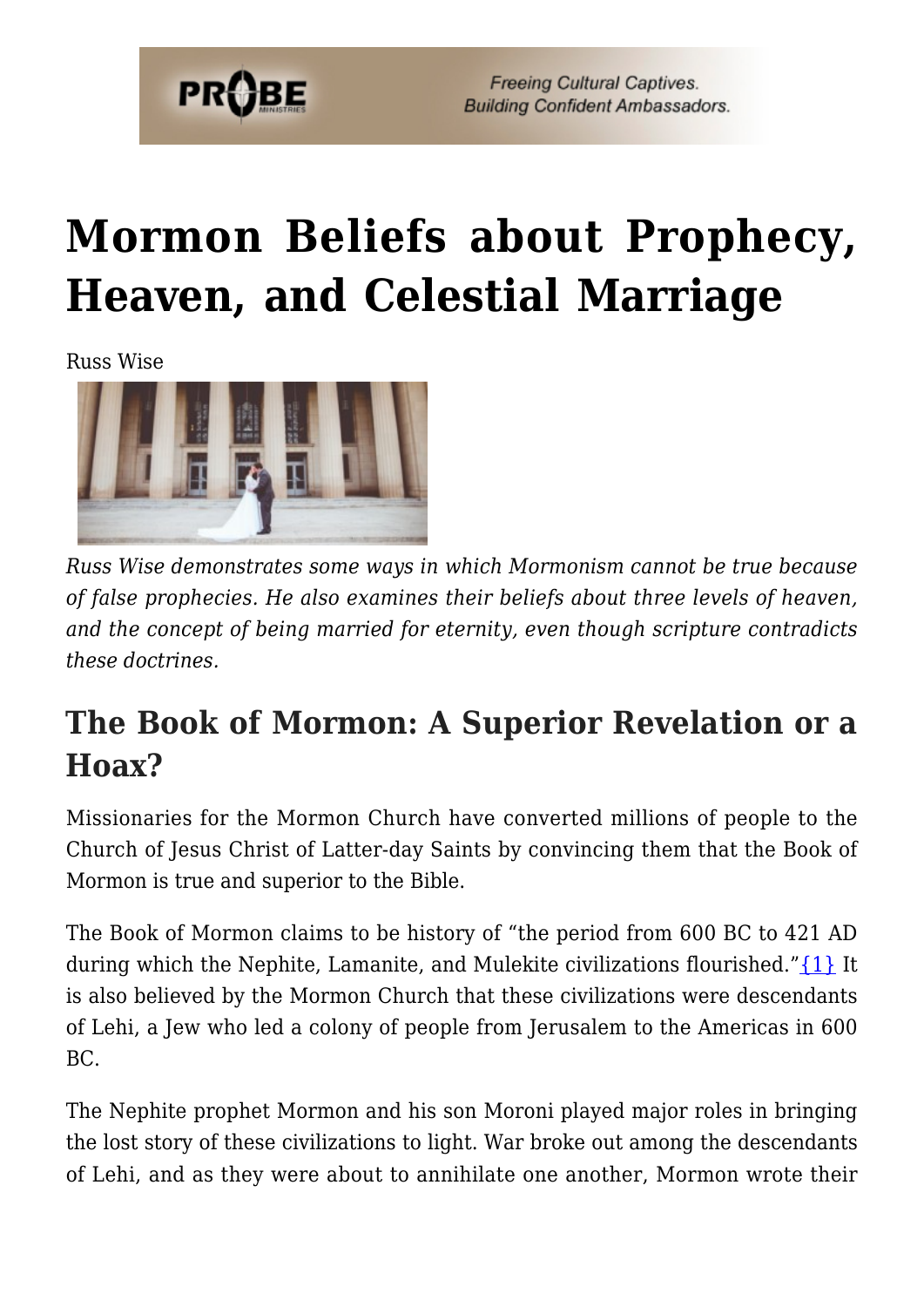

history on golden plates and hid them in the hill Cumorah in New York state.

According to Bruce R. McConkie, a Mormon scholar, the Book of Mormon has three purposes:

*• To bear record of Christ and clarify his Divine Sonship and mission, proving that he is the Redeemer and Savior;*

*• To teach the doctrines of the gospel in such a perfect way that the plan of salvation will be clearly revealed;*

*• To stand as a witness that Joseph Smith was the Lord's anointed through whom the latter-day work of restoration would be accomplished.[{2}](#page-10-1) (According to the Mormon Church, Christianity was corrupted after the death of the last apostle and Joseph Smith was anointed by God to restore the true church.)*

Referring to the Book of Mormon, the Mormon apostle Orson Pratt, said: "This book must be either true or false. If true, it is one of the most important messages ever sent from God…. If false, it is one of the most cunning, wicked…impositions ever palmed upon the world, calculated to deceive and ruin millions." $\{3\}$ 

It is imperative that we recognize the Book of Mormon for what it is and challenge those who continue to perpetuate the false idea that it is true. In order for the Book of Mormon to be accepted as divine truth, the Bible must be discredited.

The book of 2 Nephi in the Book of Mormon says: "Because that ye have a Bible ye need not suppose that it contains all my words." $\{4\}$  Joseph Smith said, "I told the brethren that the Book of Mormon was the most correct of any book on earth, and the keystone of our religion, and a man would get nearer to God by abiding by its precepts, than by any other book." $\{5\}$ 

The underlying problem with the Book of Mormon is that there is absolutely no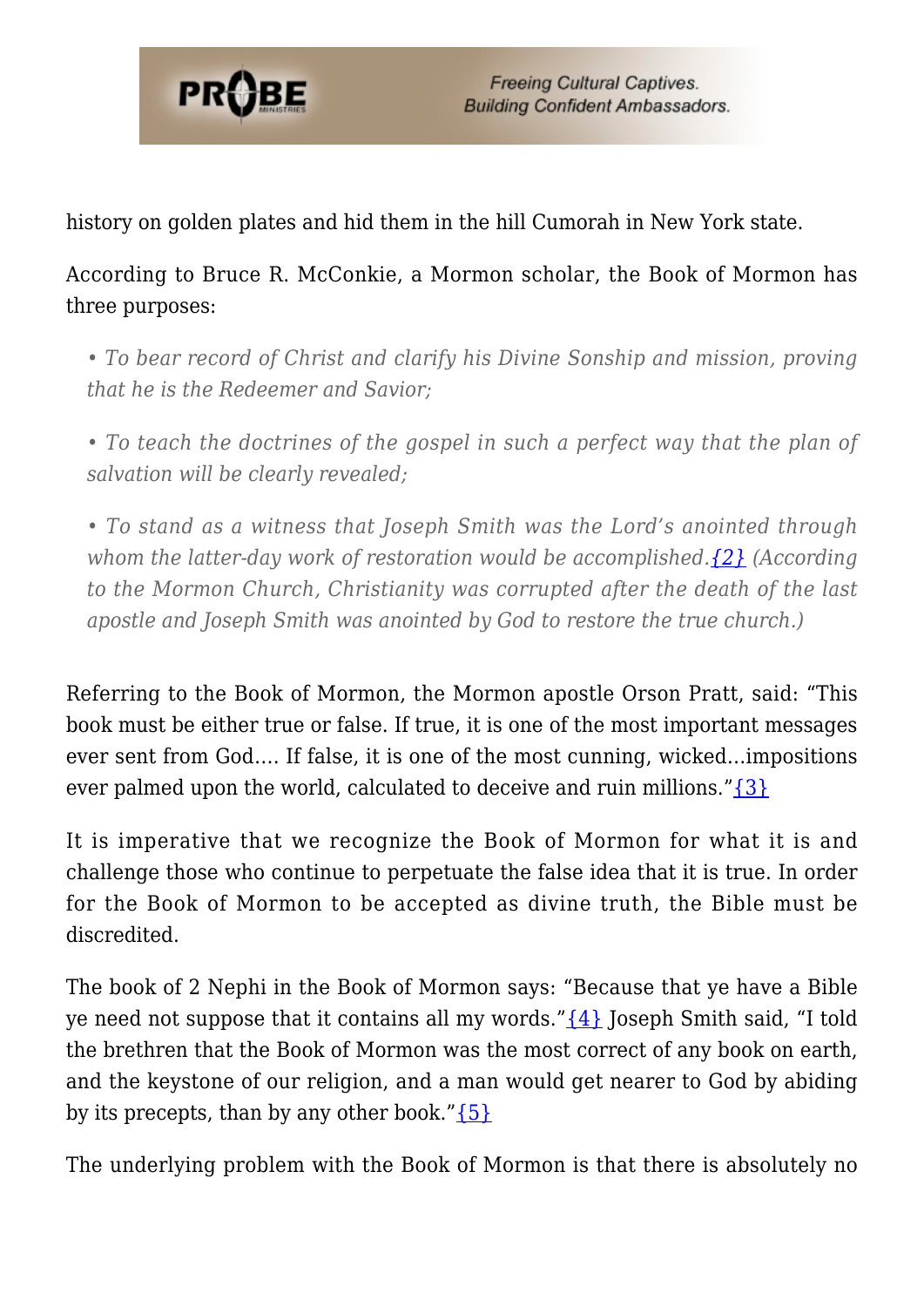

objective, external evidence for much of the information found in the book. And the information that is trustworthy was plagiarized right out of the King James Bible. Beyond the fact that the Book of Mormon cannot be verified externally, the potential convert is told that the Smithsonian Institution uses the Book of Mormon to aid its archaeological work. However, in a letter referring to this Mormon claim, the Smithsonian Institution Department of Anthropology states: "The Smithsonian Institution has never used the Book of Mormon in any way as a scientific guide. Smithsonian archaeologists see no connection between the archeology of the New World and the subject matter of the Book." $\{6\}$ 

Joseph Fielding Smith, the tenth President of the Church, has unintentionally summarized my thoughts about the Book of Mormon exactly as he stated, "If Joseph Smith was a deceiver, who willfully attempted to mislead the people, then he should be exposed; his claims should be refuted, and his doctrines shown to be false, for the doctrines of an impostor cannot be made to harmonize in all particulars with divine truth. If his claims and declarations were built upon fraud and deceit, there would appear many errors and contradictions which would be easy to detect." $\{7\}$ 

It is interesting to note that there have been close to four thousand corrections made in the Book of Mormon to date. What an epitaph for a "perfect" book of divine teaching.

### **Prophesies That Didn't Come True**

Mormon writers have influenced millions of people over the years and have been instrumental in developing less than truthful statements concerning the church. These statements, or prophesies, must be looked at carefully, then refuted when they miss the mark of legitimacy.

It is imperative that we understand the biblical teaching regarding a prophet. Deuteronomy 18:20-22 says: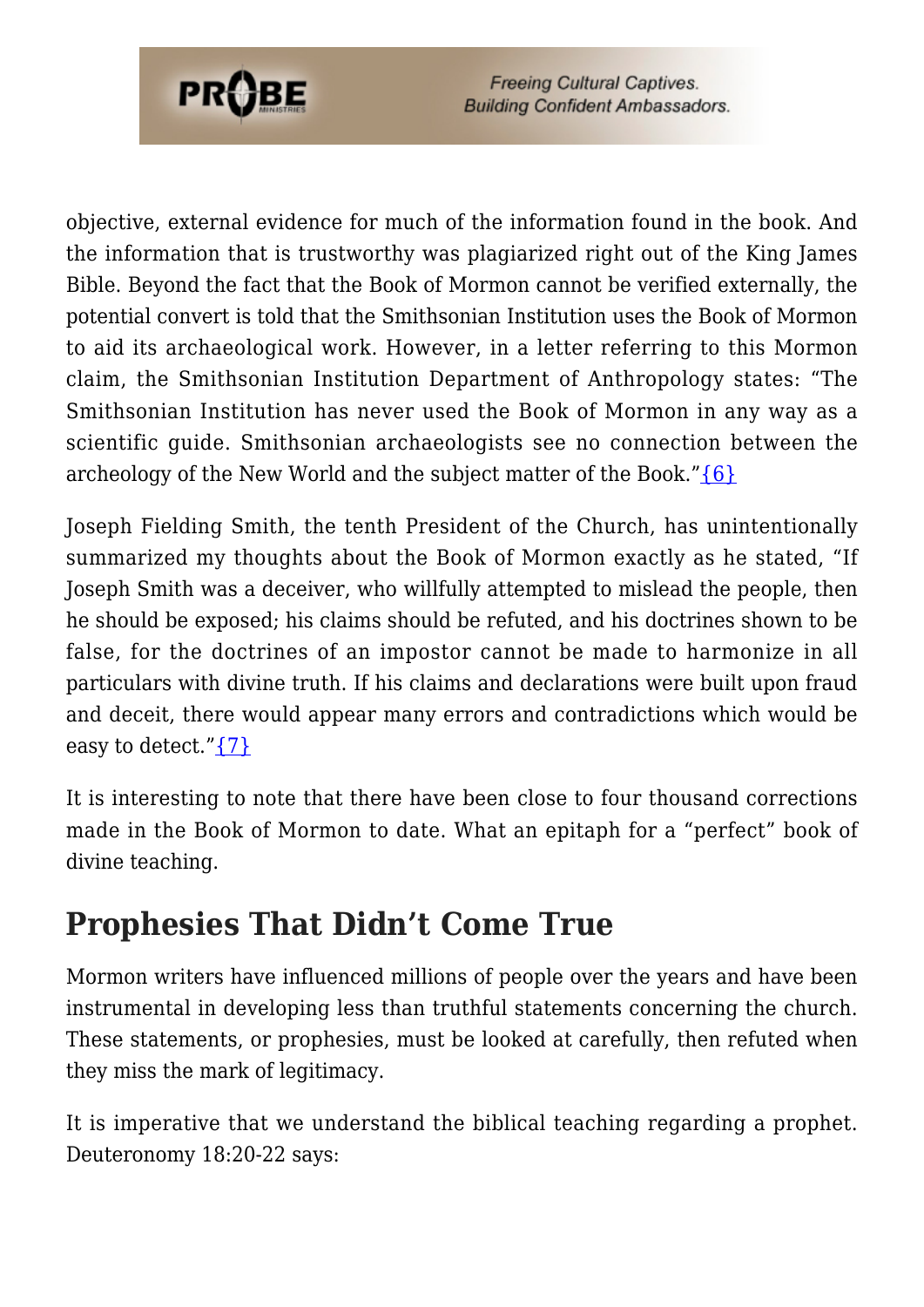

*But the prophet who presumes to speak a word in My name, which I have not commanded him to speak, or who speaks in the name of other gods, that prophet shall die. And if you say in your heart, 'How shall we know the word which the Lord has not spoken?' When a prophet speaks in the name of the Lord, if the thing does not happen or come to pass, that is the thing which the Lord has not spoken, the prophet has spoken it presumptuously. . .["{8}](#page-10-7)*

If the prophecy does not come to pass, the scripture is plain in stating that the individual is not a prophet of God and that he should be put to death. There is no acceptable average of correctness other than 100% correct, 100% of the time. Anything less had grave consequences.

The president of the Mormon Church is known as the "Prophet, Seer, and Revelator" of the church. It is their duty to divine the word of God, to be His mouthpiece.

Perhaps the most embarrassing prophecy that did not come to pass is the prophecy regarding the temple in Zion. The Doctrine and Covenants, a later book of revelations given by Joseph Smith, says this about the temple:

"Verily this is the word of the Lord, that the city New Jerusalem shall be built by the gathering of the saints, beginning at this place…. For verily this generation shall not all pass away until an house shall be built unto the Lord.  $\ldots$  " $\{9\}$ "

This prophecy was in reference to Jackson County, Missouri. It is interesting to note that this prophecy was given in September of 1832 and that there has not been a temple built as of this date nor within the generation of those living in 1832.

Another prophecy related to the temple in Zion is found in Doctrine and Covenants 97:19. It states: "And the nations of the earth shall honor her, and shall say: Surely Zion is the city of our God, and surely Zion cannot fall, neither be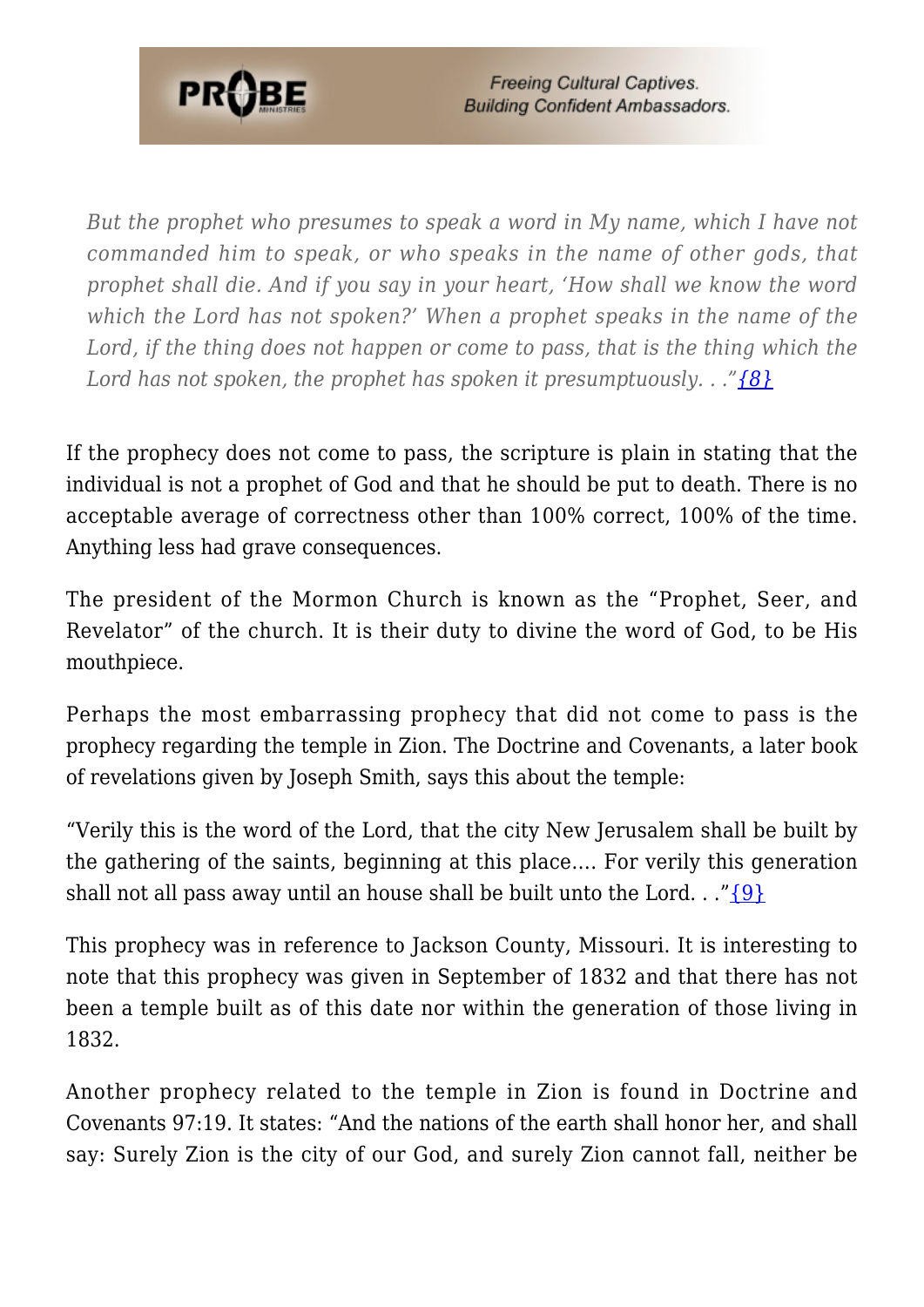

moved out of her place, for God is there. . ."

Once again it is noteworthy that a temple was not built in Missouri, but that a temple WAS built in Salt Lake City. If the prophecy is true, Salt Lake City cannot be Zion. However, if Salt Lake City is indeed Zion, the prophecy is utterly false.

On another occasion, February 14, 1835, Joseph Smith said that "it was the will of God that those who went to Zion, with a determination to lay down their lives, if necessary, should be ordained to the ministry, and go forth to prune the vineyard for the last time, or the coming of the Lord, which was nigh even fifty-six years should wind up the scene." $\{10\}$  The truth regarding this prophecy that Jesus would return in 56 years is obvious to any living today. His bride is yet waiting His return after one hundred and fifty-five years.

The fact that these and other prophecies of Joseph Smith were not fulfilled leads us to only one conclusion in light of Deuteronomy 18:20-22. Joseph Smith was indeed a false prophet.

### **The Great Restoration or the Great Fabrication?**

The Book of Mormon tells us that many of the truths of the early church were lost when the church fell into apostasy. Joseph Smith taught that after the death of Jesus Christ and the apostles, there was a total apostasy. They further teach that the churches of our day do not represent Christ and have, in fact, done away with many of the original truths of the early church. The Book of Mormon states, "they have taken away from the gospel of the Lamb many parts which are plain and most precious; and also many covenants of the Lord have they taken away." $\{11\}$ 

One major aspect of the restoration which Joseph Smith was called to establish was that of the priesthoods—both the Aaronic and the Melchizedek.

The Mormon Missionary Handbook indicates that the only ones who have the authority to baptize new believers are those who hold the Priesthood in the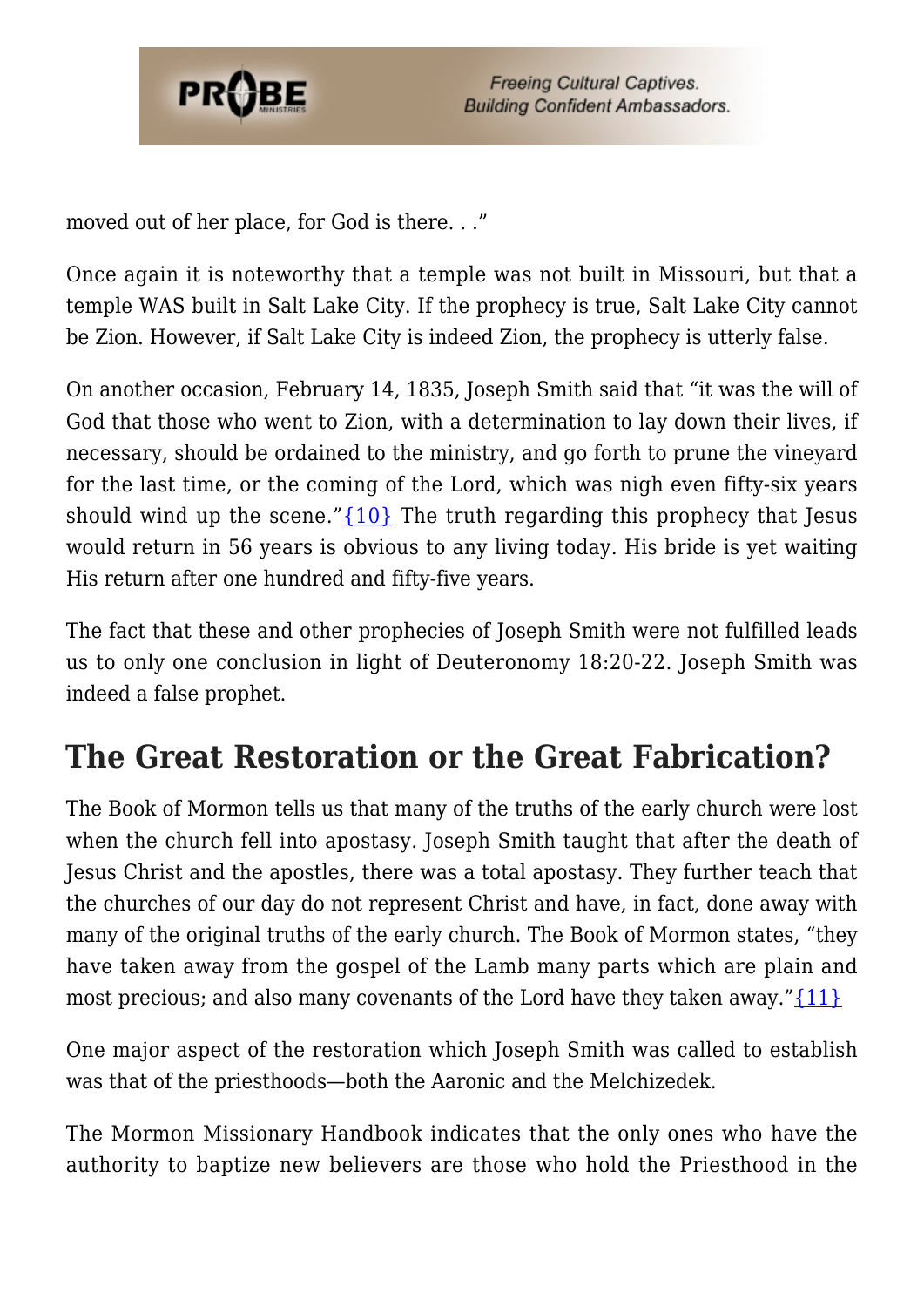

Mormon Church. However, when one takes a critical look, it is obvious that the concept of reintroducing the priesthoods into the church is an unbiblical endeavor.

This is of primary importance when one realizes that the structure of the Mormon Church is based on the revelation of Joseph Smith[.{12}](#page--1-0) According to the past president of the Mormon Church, Spencer W. Kimball, "The priesthood is the power and authority of God delegated to man on earth to act in all things pertaining to the salvation of men. It is the means whereby the Lord acts through men to save souls. Without this priesthood power, men are lost."[{13}](#page-11-3) Bishop H. Burke Peterson declared that the effectiveness of the priest's authority, or "the power that comes through that authority—depends on the patterns of our lives; it depends on our righteousness." $\{14\}$  It is interesting to note that the priest's power to do the will of God is not given by the Holy Spirit but comes from one's personal righteousness.

David Witmer, one of the three witnesses to the Book of Mormon, had this to say about the Priesthoods: "This matter of 'Priesthood,' since the days of Sidney Rigdon, has been the great hobby and stumbling-block of the Latter- Day Saints. Priesthood means authority; and authority is the word we should use. I do not think the word priesthood is mentioned in the New Covenant of the Book of Mormon." {15} Witmer goes on to say that it was in fact Sydney Rigdon who gave Joseph Smith the idea of reintroducing the Priesthoods. The Mormon Church had been operating for two full years before the establishing of this new line of authority. About two thousand followers were baptized into the church and confirmed without the advantage of a recognized priest.

David Witmer addresses his remarks to Joseph Smith as he continues his address to all believers in Christ by saying, "You have changed the revelations from the way they were first given and as they are today in the Book of Commandments…. You have changed the revelations to support the error of a President of the high priesthood…. You have altered the revelations to support you in going beyond the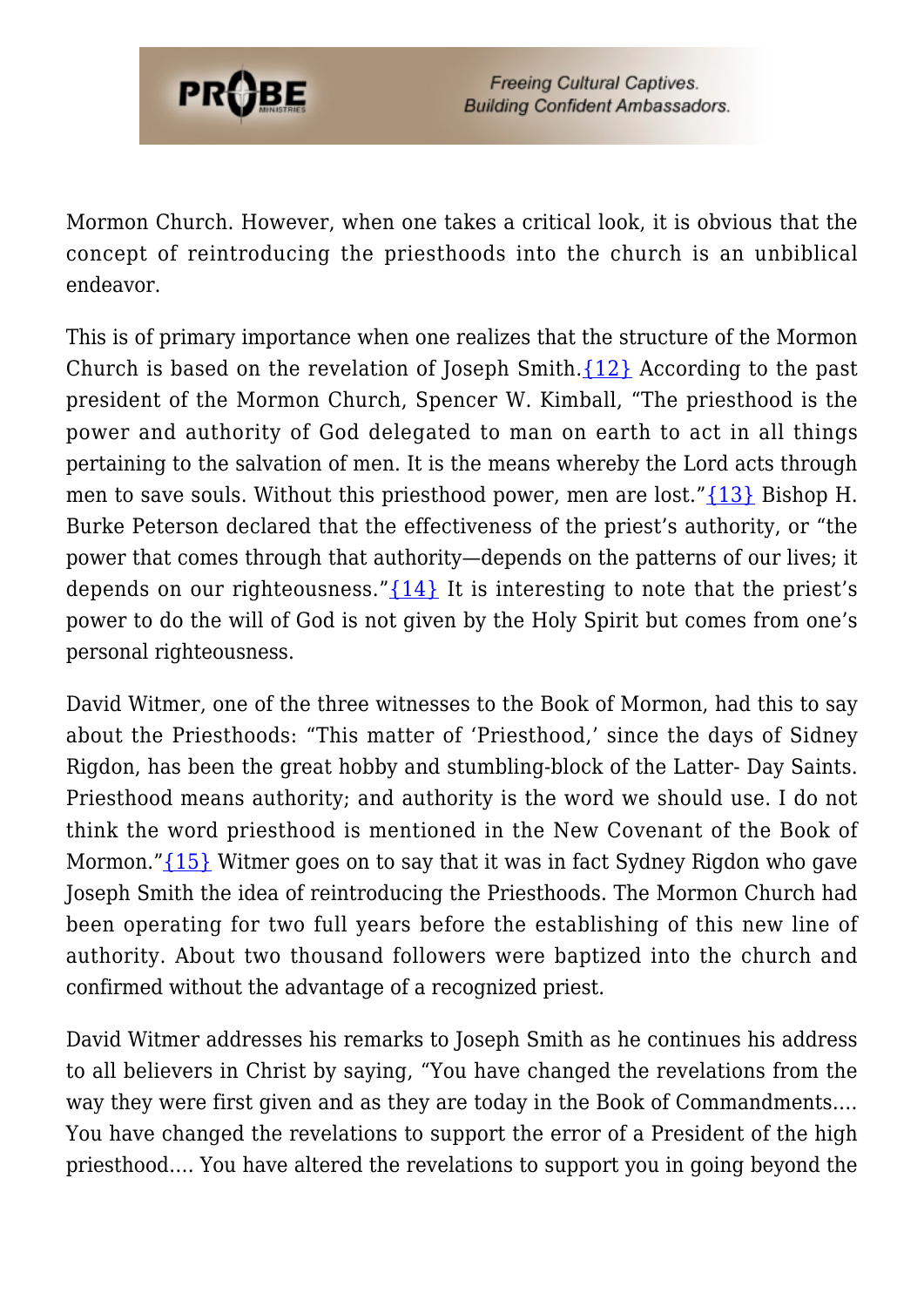

plain teachings of Christ in the new covenant part of the Book of Mormon." $\{16\}$ 

Not only does Joseph Smith have problems with his revelation concerning the priesthoods with the authority of the Book of Mormon and David Witmer, but the Bible does not help him either.

It is apparent that when young Joseph was plagiarizing the Bible that he did not look very closely at the book of Hebrews. If he had, he might have realized that God had sent His Son to be the eternal High Priest.

## **Three Chances at Heaven**

Joseph Smith was a man of revelation. Perhaps the most welcome revelations from young Joseph were his new teachings about salvation. The idea that all people would receive a measure of salvation was widely received by the Mormon Church.

As well, his teaching regarding the celestial kingdom found wide acceptance. According to Bruce R. McConkie, author of Mormon Doctrine, "Heaven is the celestial Kingdom of God."[{17}](#page-11-6) LeGrand Richards, a presiding bishop of the Mormon Church, says that we have "at least five places to which we may go after death." $\{18\}$  He says we "have three heavens, paradise, and the hell so often spoken of in the scriptures.  $\dots$  "[{19}](#page-11-8) Joseph Smith taught that "in the celestial" glory there are three heavens or degrees." ${20}$  However, according to the Holy Bible, Joseph's teaching about man's disposition after death is anything but scriptural.

The revelation or "The Vision," as it came to be known, is found in the Doctrine and Covenants and was given to Joseph Smith and Sidney Rigdon on February 16, 1832. $\{21\}$  This revelation was given by Jesus  $\{vs. 14\}$  to those individuals who will be in the first resurrection of the Firstborn. The Firstborn are those who held the priesthood.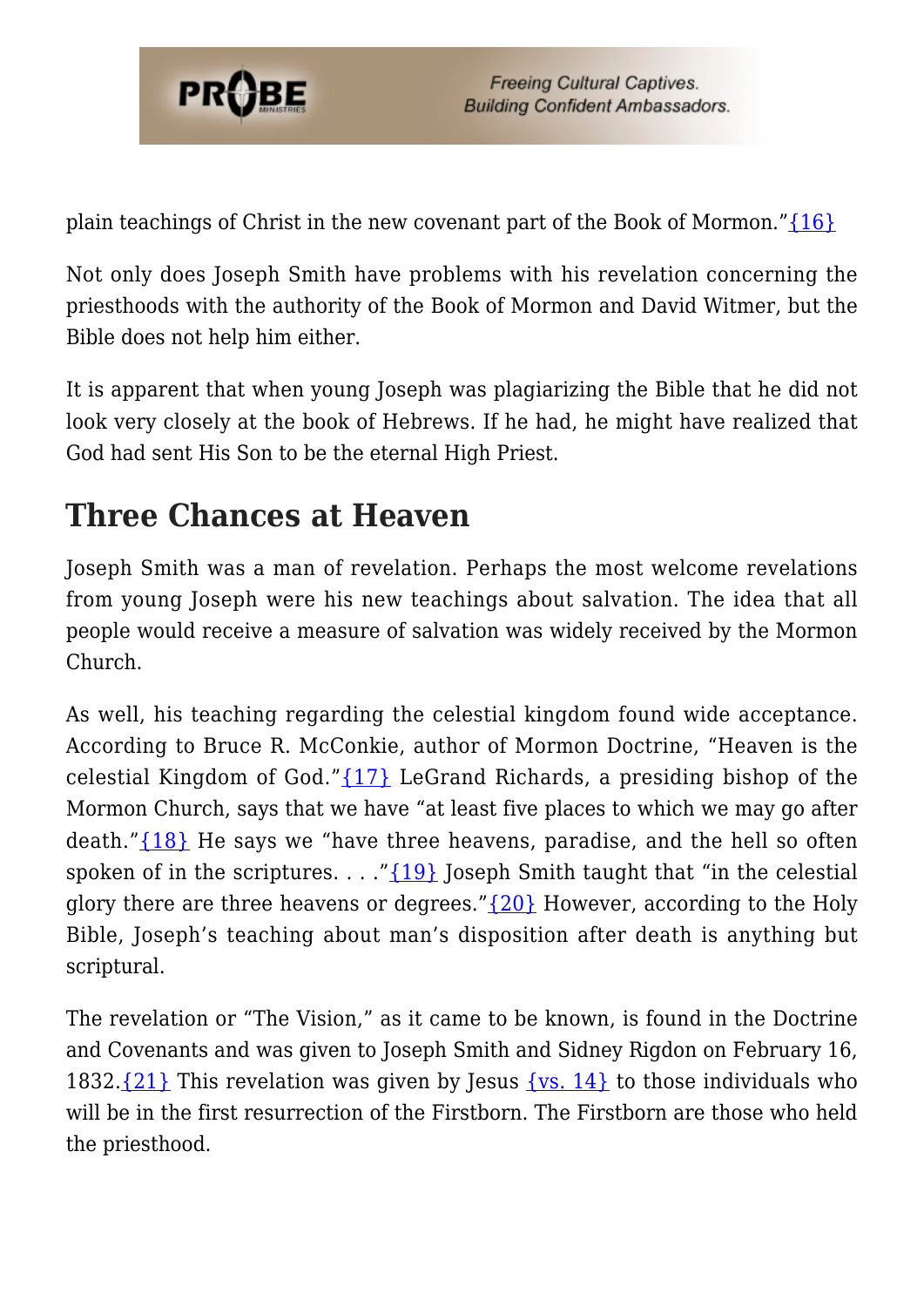

**Freeing Cultural Captives. Building Confident Ambassadors.** 

The Celestial Kingdom is made up of three levels or degrees of heaven. The first, or the lower level of heaven, is known as the telestial glory. This degree of heaven is held for those "who received not the gospel of Christ, neither the testimony of Jesus,"[{22}](#page-11-11) but who, nevertheless, did not deny the Holy Spirit. The Telestial Kingdom is for those who chose wickedness over godliness.

The second degree of heaven is the terrestrial glory. This level is held for those "who, though honorable, failed to comply with the requirements for exaltation, were blinded by the craftiness of men and unable to receive and obey the higher laws of God.["{23}](#page-11-12) Likewise, it is for those who rejected Christ in mortal life but accepted Him afterwards.[{24}](#page-11-13)

The third, or the highest level, of heaven is that of the celestial. This degree is held for those who have received the Temple ordinances. They have been married in the Temple for all time and eternity and they are gods.  $\{25\}$  According to James E. Talmage, they "have striven to obey all the divine commandments,. . .have accepted the testimony of Christ, obeyed 'the laws and ordinances of the Gospel,' and received the Holy Spirit." $\{26\}$  Therefore, they are entitled to the highest glory.

The remaining options for the individual who does not qualify for the celestial glories are paradise and perdition, for the Latter- day Saints do not believe in a hell. Joseph Smith put it this way: "There is no hell. All will find a measure of salvation."[{27}](#page-11-16)

At death the individual's spirit goes either to paradise to later be judged and offered one of the three degrees of heaven, or his spirit is sent to perdition where it is given a chance to repent and thus gain a higher heavenly option.

Perdition, commonly known as Spirit-Prison Hell, is a temporary state even though it lasts more than a thousand years. It is interesting to note that the Book of Mormon does not seem to agree with the Doctrine and Covenants where it clearly states there is no second chance for repentance after death. Alma 34:32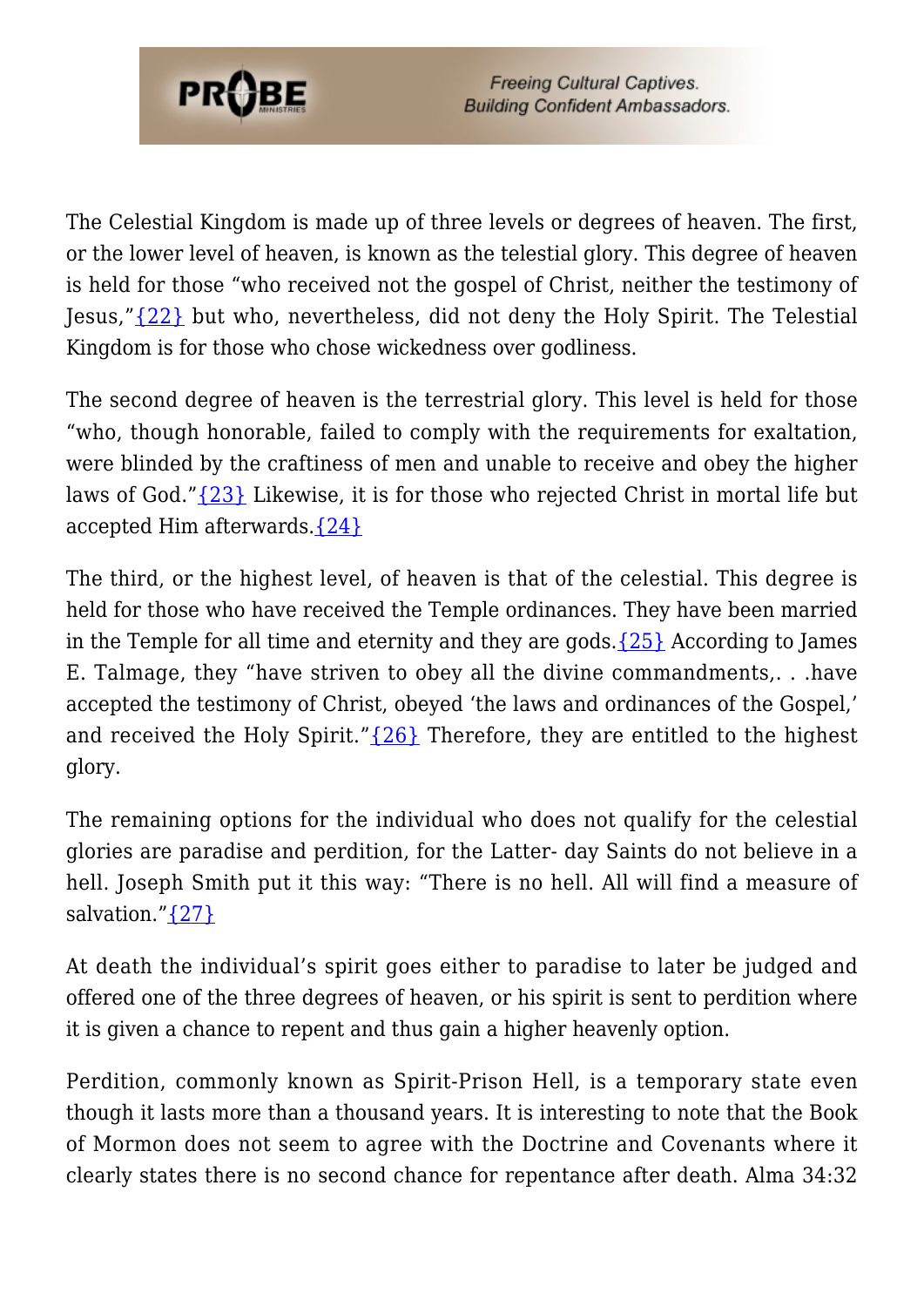

**Freeing Cultural Captives. Building Confident Ambassadors.** 

#### states,

*"For behold this life is the time for men to prepare to meet God….Do not procrastinate the day of your repentance until the end…if ye have procrastinated the day of your repentance even until death, behold, ye have become subjected to the spirit of the devil, and he doth seal you his; therefore, the Spirit of the Lord hath withdrawn from you, and hath no place in you, and the devil hath all power over you; and this is the final state of the wicked.["{28}](#page-11-17)*

Once again it becomes evident that Joseph Smith changed his mind regarding another key revelation, since the teaching of the Bible does not correspond to the changeableness of the Mormon prophet. We must conclude that Mormonism completely lacks of any biblical basis and is truly another gospel.

#### **Celestial Marriage: Fact or Fiction?**

Eternal Marriage is essential for exaltation. A key element of Mormon doctrine and the foundation for exaltation in the highest heaven is celestial marriage. Exaltation is the primary goal for each Mormon to achieve. To understand the Latter-Day Saints' desire to enter into an eternal marriage it is important to understand the term "exaltation."

Exaltation, according to an official Church of Jesus Christ of Latter-day Saints publication, "is eternal life, the kind of life that God lives. He lives in great glory. He is perfect. He possesses all knowledge and all wisdom. He is the father of spirit children. He is a creator. We can become gods like our Heavenly Father. This is exaltation."[{29}](#page-11-18)

We find in the Book of Moses in Mormon scriptures God saying, "This is my work and my glory—to bring to pass the immortality and eternal life of man." $\{30\}$ —in other words, to help man and woman become gods and goddesses in the celestial kingdom.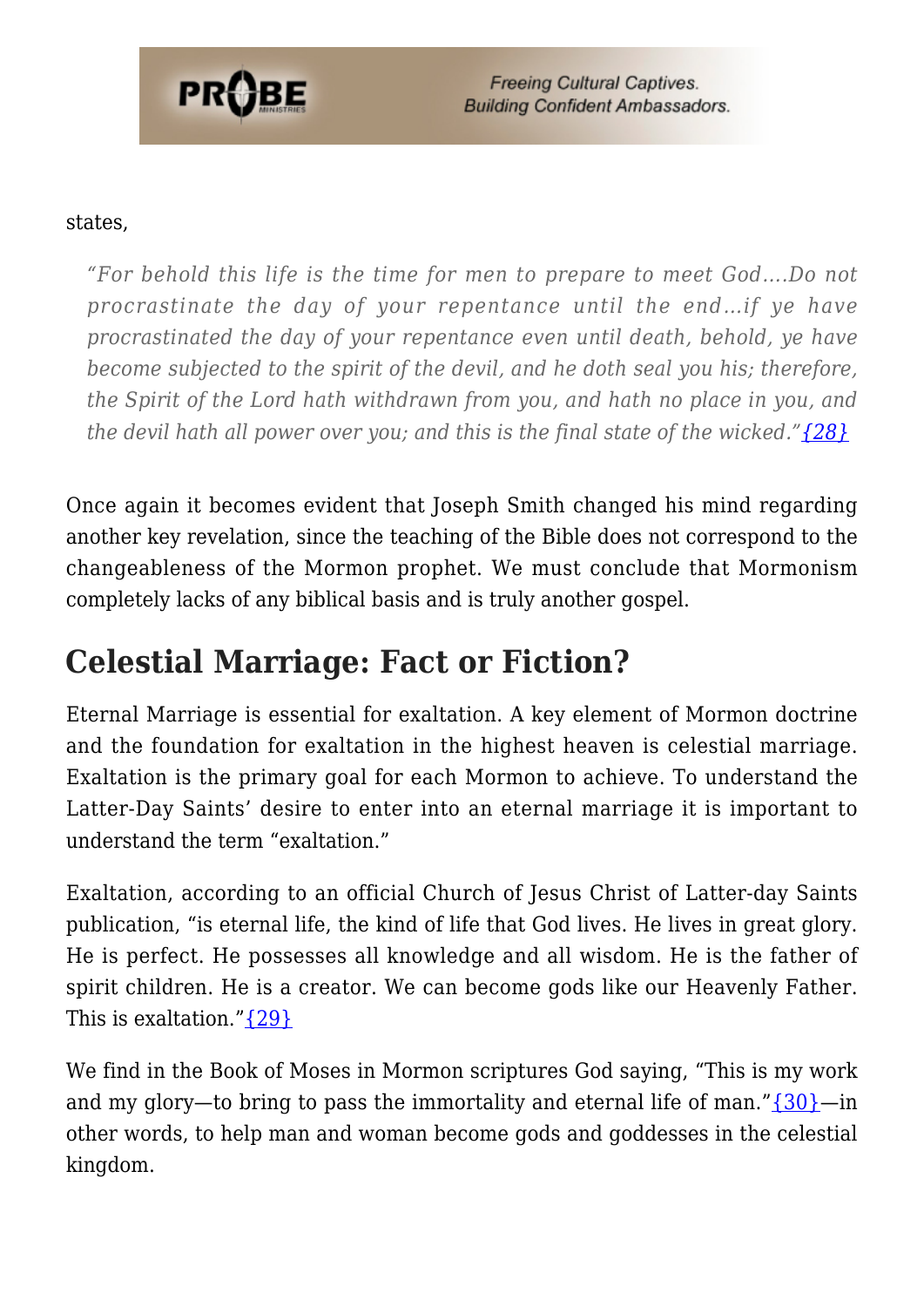

"An eternal marriage must be performed by one who holds the sealing powers and authority" $\{31\}$ —one who holds the priesthood authority. The marriage "must" also be done in the proper place. The proper place is in one of the holy temples of our Lord. The temple is the only place this holy ordinance can be performed."[{32}](#page-12-1) Mormons believe that if they are married by any other authority the marriage is for this life only and therefore negates their opportunity for celestial exaltation.

William Clayton, Hyrum Smith's clerk, was present when Joseph Smith first announced the revelation regarding plural and celestial marriage. Clayton wrote that from Joseph he "learned that the doctrine of plural and celestial marriage is the most holy and important doctrine ever revealed to man on earth, and that without obedience to that principle no man can ever attain to the fullness of exaltation in celestial glory."[{33}](#page-12-2)

This revelation was first given publicly at Nauvoo, Illinois, July 12, 1843. In May of that year Joseph revealed that "In the celestial glory there are three heavens or degrees; and in order to obtain the highest, a man must enter into this order of the priesthood [meaning the new and everlasting covenant of marriage]; and if he does not, he cannot obtain it." $\{34\}$  Joseph goes on to reveal that "if ye abide not that covenant, then are ye damned." $\{35\}$ 

It has already been pointed out that the individual will receive a measure of salvation regardless of his disposition. The recurring question that remains is, Why should I subject myself to the regimen of the church (ie. the hassles) if I will receive salvation anyway? We find the answer further in the revelation. "We must be obedient to every covenant that we make in the temple of the Lord. He (God) has said that if we are true and faithful we shall pass by the angels to our exaltation. We will become gods." $\{36\}$  The Mormon hopes to become a god himself but only if he is in complete compliance with the church.

It is noteworthy that the teaching that reveals the foundation for celestial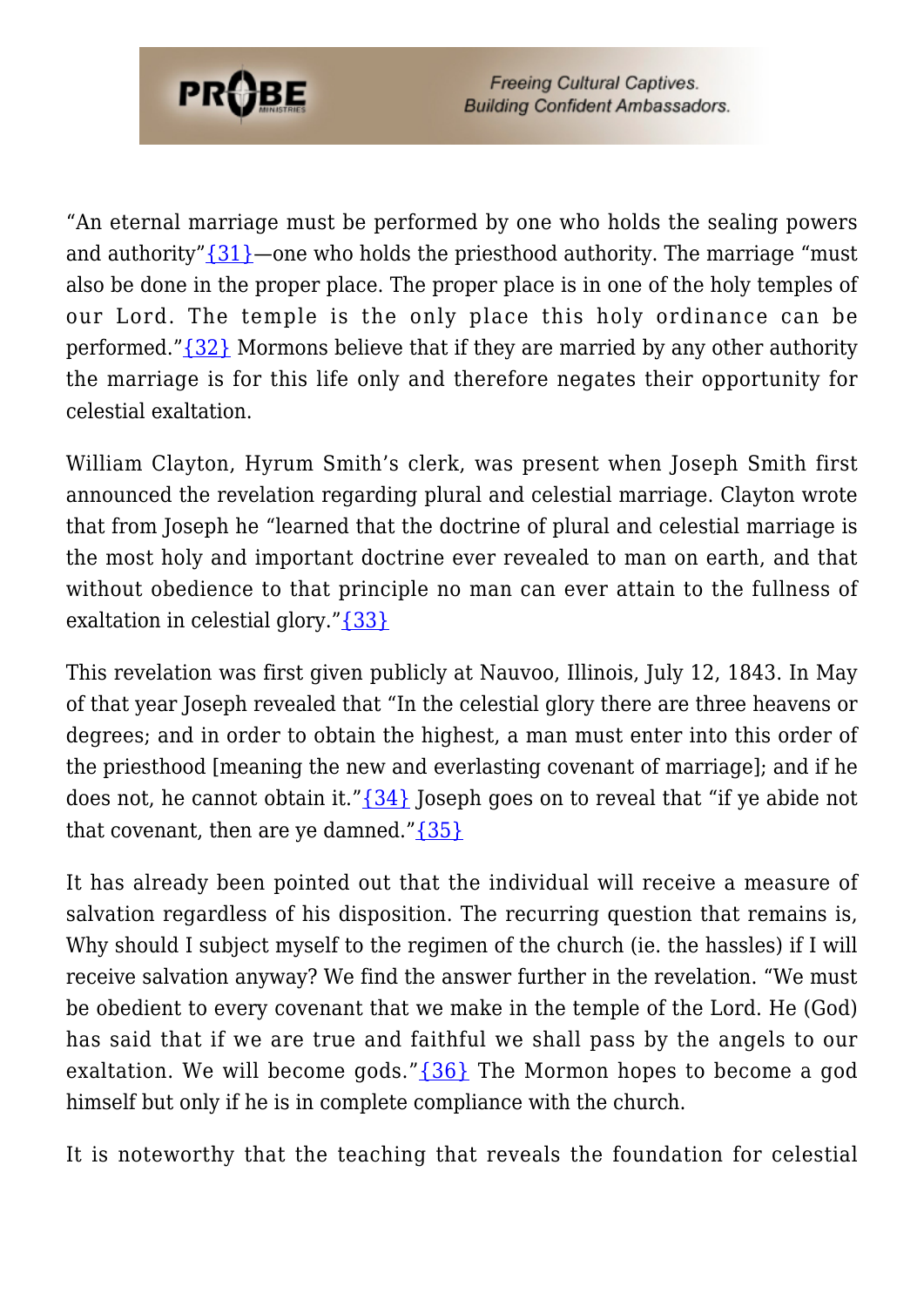

marriage [{exaltation}](#page-10-0) is not to be found in the Book of Mormon, the "most correct" of any book on earth. $\{37\}$  Therefore, it seems that the motivation for entering into celestial marriage is not based on fact but on the possibility of being a god or a goddess.

The teachings of the Mormon church often go unchallenged and many in the church, along with a growing number outside its doors believe it to be a Christian institution. Those in the church have in many cases been "fellowshipped"; that is, they have been catered to for the specific reason of gaining their membership in the church. Often these members have not clearly discerned the doctrine of the church.

Those outside the Mormon Church see the good works of its members and because of their lack of understanding of Christian teaching and their acute lack of knowledge regarding Mormon sources, they tend to think that the Mormon church is as Christian as the Baptists, Methodists and the Presbyterians.

Brigham Young, second President of the Mormon Church, challenged the world to test the teachings of the Latter-Day Saints. This essay is an answer to his challenge.

#### **Notes**

<span id="page-10-0"></span>1. Bruce R. McConkie, *Mormon Doctrine* (Salt Lake City, UT: Bookcraft, 1979), 98.

<span id="page-10-1"></span>2. Ibid., 98-99.

<span id="page-10-2"></span>3. Orson Pratt, *Divine Authenticity of the Book of Mormon* (Liverpool, 1851), 1-2.

<span id="page-10-3"></span>4. Joseph Smith, Jr., The Book of Mormon, 2 Nephi 29:10 (Salt Lake City, UT: The Church of Jesus Christ of Latter-day Saints, 1982).

<span id="page-10-4"></span>5. *Teachings of the Prophet Joseph Smith*, 194. See also, The History of the Church (Vol. 4, November 28, 1841), 461.

- <span id="page-10-5"></span>6. Letter from the Smithsonian Institution (SIL-76, Summer 1979).
- <span id="page-10-7"></span><span id="page-10-6"></span>7. *Doctrines of Salvation*, Vol. 1, p. 188.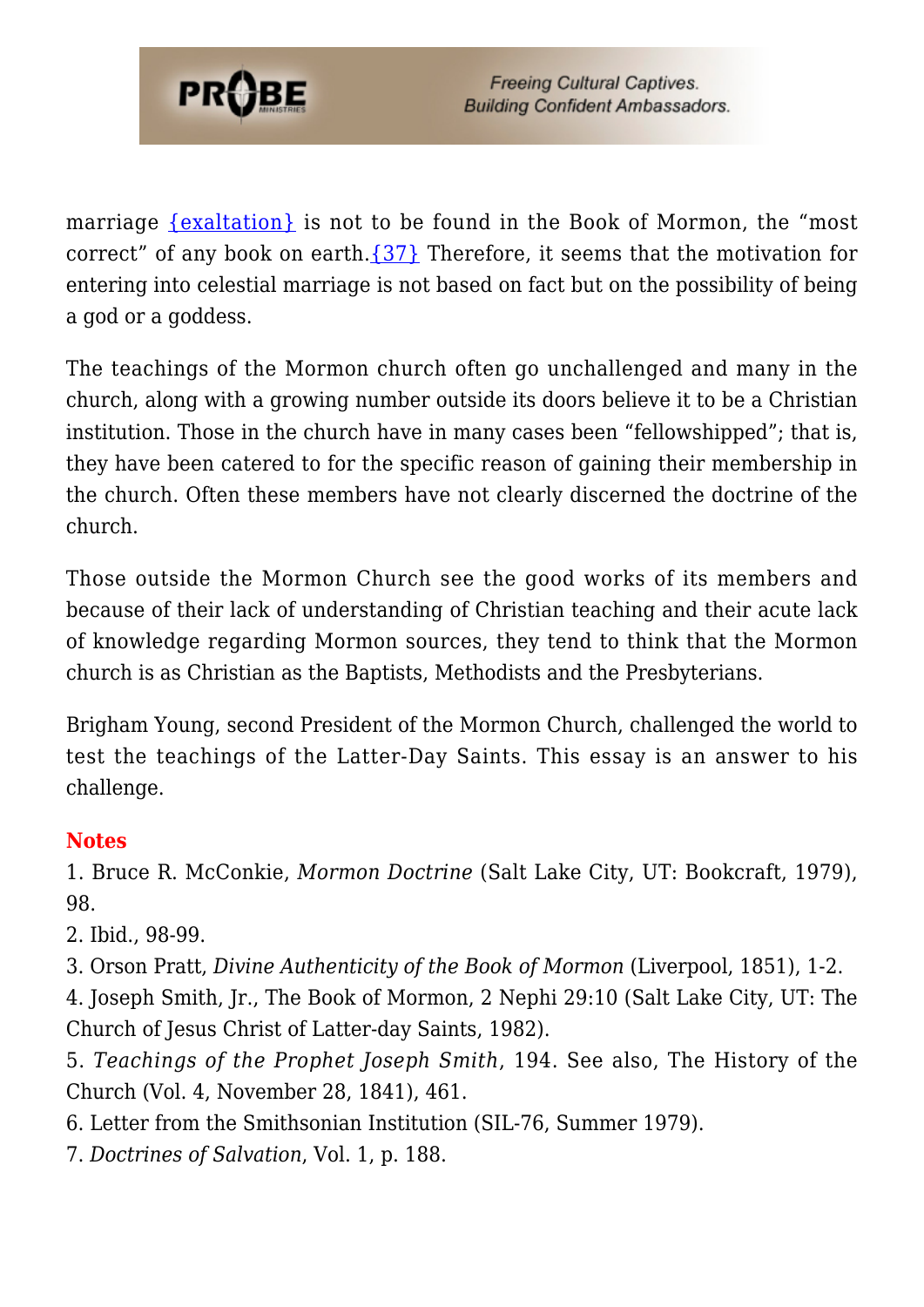

8. The Holy Bible, New King James Version, Deuteronomy 18:20-22) Nashville, TN: Thomas Nelson, Inc., 1982).

<span id="page-11-0"></span>9. Doctrine and Covenants 84:1-5 (Salt Lake City, UT: The Church of Jesus Christ of Latter-day Saints, 1968). See also verse 31.

<span id="page-11-1"></span>10. *The History of the Church*, Vol. 2 (Salt Lake City, UT: Deseret Book Co., 2nd ed. revised, 1976), 182.

<span id="page-11-2"></span>11. The Book of Mormon, 1 Nephi 13:26.

12. Joseph Smith, *Pearl of Great Price* 2:68-73 (Salt Lake City, UT: The Church of Jesus Christ of Latter-day Saints, 1968).

<span id="page-11-3"></span>13. "The Example of Abraham," *Ensign* (June 1975):3. See also Gospel Principles, First Quorum of the Seventy, (1986), 103.

- <span id="page-11-4"></span>14. "Priesthood Authority and Power," *Ensign* (May 1976), 33.
- 15. David Witmer, *An Address to All Believers in Christ*, 64.
- <span id="page-11-5"></span>16. Ibid., 49.
- <span id="page-11-6"></span>17. McConkie, 348.

<span id="page-11-7"></span>18. LeGrand Richards, *A Marvelous Work and a Wonder* (Salt Lake City, UT: Deseret Book Co., 1950), 263.

- <span id="page-11-8"></span>19. Ibid.
- <span id="page-11-9"></span>20. McConkie, 348.
- <span id="page-11-10"></span>21. Doctrine and Covenants, 76:11-119.
- <span id="page-11-11"></span>22. Ibid., 76:82.

<span id="page-11-12"></span>23. Talmage, *Articles of Faith* (Salt Lake City, UT: The Church of Jesus Christ of Latter-day Saints, 1976), 92.

- <span id="page-11-13"></span>24. Doctrine and Covenants, 76:73-74.
- <span id="page-11-14"></span>25. Doctrines and Covenants, 76:58.

<span id="page-11-15"></span>26. Talmage, 91.

<span id="page-11-16"></span>27. John A. Widtsoe, *Joseph Smith: Seeker After Truth, Prophet of God* (Salt Lake City, UT: Deseret News Press, 1951) 177-78.

<span id="page-11-17"></span>28. Book of Mormon, Alma 34:32.

<span id="page-11-19"></span><span id="page-11-18"></span>29. *Gospel Principles* (Salt Lake City, UT: The Church of Jesus Christ of Latter-day Saints, 1978, revised 1986), 289.